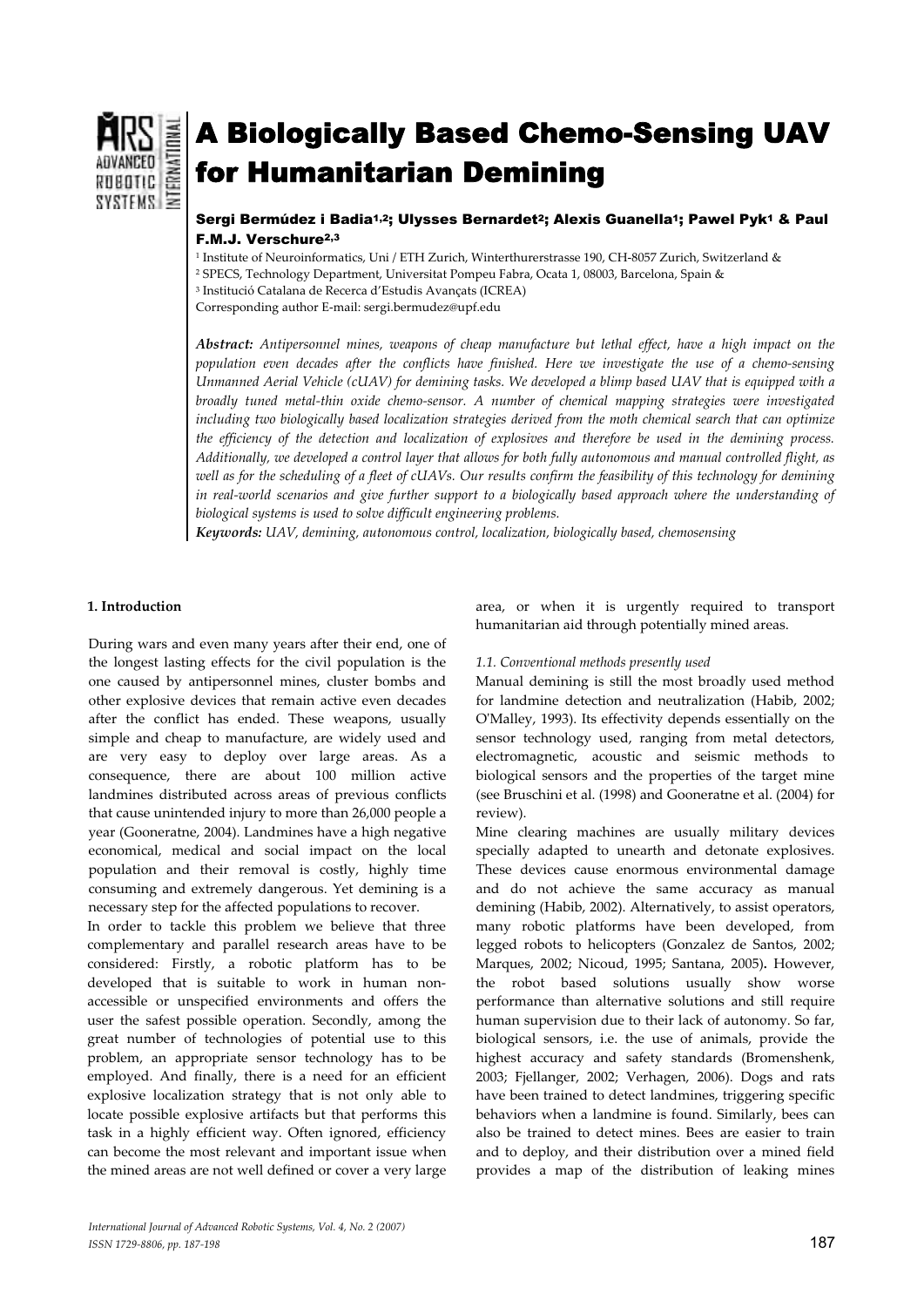(Bromenshenk, 2003)**.** However, complex systems have to be developed to measure these distributions.

## *1.2. A blimp based chemo-sensing UAV.*

The use of Unmanned Aerial Vehicle (UAV) technology provides a terrain independent solution and is essentially suited not to trigger mines during the clearing operation. We have developed a blimp based UAV as robotic platform for chemical mapping, search and localization. This platform allows for both high speed displacement and the possibility of slow and low altitude inspection (See Pearce et al. (2004) for a review). This is important because the coverage area is defined mainly by the speed of the robot. A dirigible type platform is a cheaper and intrinsically more stable platform that requires a simpler control layer than planes or helicopter based UAVs. Moreover, model-sized UAVs have short flight times and the time constants describing their dynamics are very short. Therefore, due to the difficult dynamics these devices are inherently unstable and tremendously demanding on the flight control side. However, by now impressive solutions to the autopilot problem exist and are commercially available (Nelson, 1989). In addition, a blimp has a considerable payload compared to helicopter or fixed wing based UAVs, which allows additional on board instrumentation and sensing devices.

Learning from the best sensing machinery - biological systems - we propose to use a metal-thin oxide artificial nose sensor (Alpha MOS SA, France) combined with the current understanding of the odor localization mechanisms of one of the most optimized chemical detection systems known to man, the male moth. The goal is to perform localization using the chemical plumes produced by leaking explosives, the same way dogs, rats and bees do. In addition to an extraordinary sense of smell, this biological system is of particular interest because of its ability to track minute odor cues over a long distance (more than 1km). Based on our study of this preparation, we aim at developing more effective explosive detection and localization (Hansson, 2002). The use of metal-thin oxide technology offers a broad sensitivity to volatile compounds that can be used in realtime chemo-sensing tasks (Lilienthal and Duckett, 2003; Lilienthal and Duckett, 2004; Pyk, 2006).

## **2. Methods**

## *2.1. cUAV infrastructure*

Our custom developed blimp based outdoor cUAV comprises a PVC blimp hull filled with helium (4.5m long, 1.2m diameter, 6m3 volume, with a payload of approximately 3000 g) that is propelled by 4 independent DC motors fixed to a rigid carbon fiber frame (weight approx. 3000g) (Fig. 1). In the evolution of the design we have tried to optimize the stability and maneuverability of the platform as well as its payload and size.

Our cUAV is smaller and more powerful when compared to standard outdoor blimp platforms. The DC motors with neodymium magnets generate approximately 160W each, i.e. an approximate thrust of 620G per propeller. However, this low mass/power ratio results in a more unstable platform than conventional blimps, although faster in dynamic responses.



Fig. 1. Design of the blimp based cUAV. The motor frame consists of 2 pairs of motors (for independent control of altitude and translation) mounted on a carbon fiber frame that builds around the hull of the blimp. A hinge mechanism and the adjustable length of the motor frame make it easy to adjust to different blimp sizes.

Conventional motor controllers for dirigibles are based on 2 unidirectional motors attached to the blimp through a gondola in the lower part of the hull. The motors are mounted on a common short axis which is steered via a servo motor to change the angle relative to ground, allowing both altitude and translation/rotation control requiring minimal infrastructure. To minimize instabilities, because of the weak attachment of the gondola and hull, the separation of the 2 motors is small and therefore a big force is needed to produce relatively small torque forces to rotate the cUAV. Consequently, this motor configuration prevents the UAV from performing some determined maneuvers and applies forces at a point far from the Center of Mass (CM) provoking undesired torque. Given the short time constants of our cUAV, due to the mass/power ratio, these conventional solutions cause an oscillatory roll, pitch and yaw behavior. In our novel design, we maximized stability and maneuverability by applying the generated motor forces as close as possible to the CM (Fig. 1).

The distance between the pair of motors responsible for rotatory maneuvers is significantly increased since the motor structure is constructed around the hull as opposed to be attached exclusively to its lower part. This means that greater torque forces can be generated by the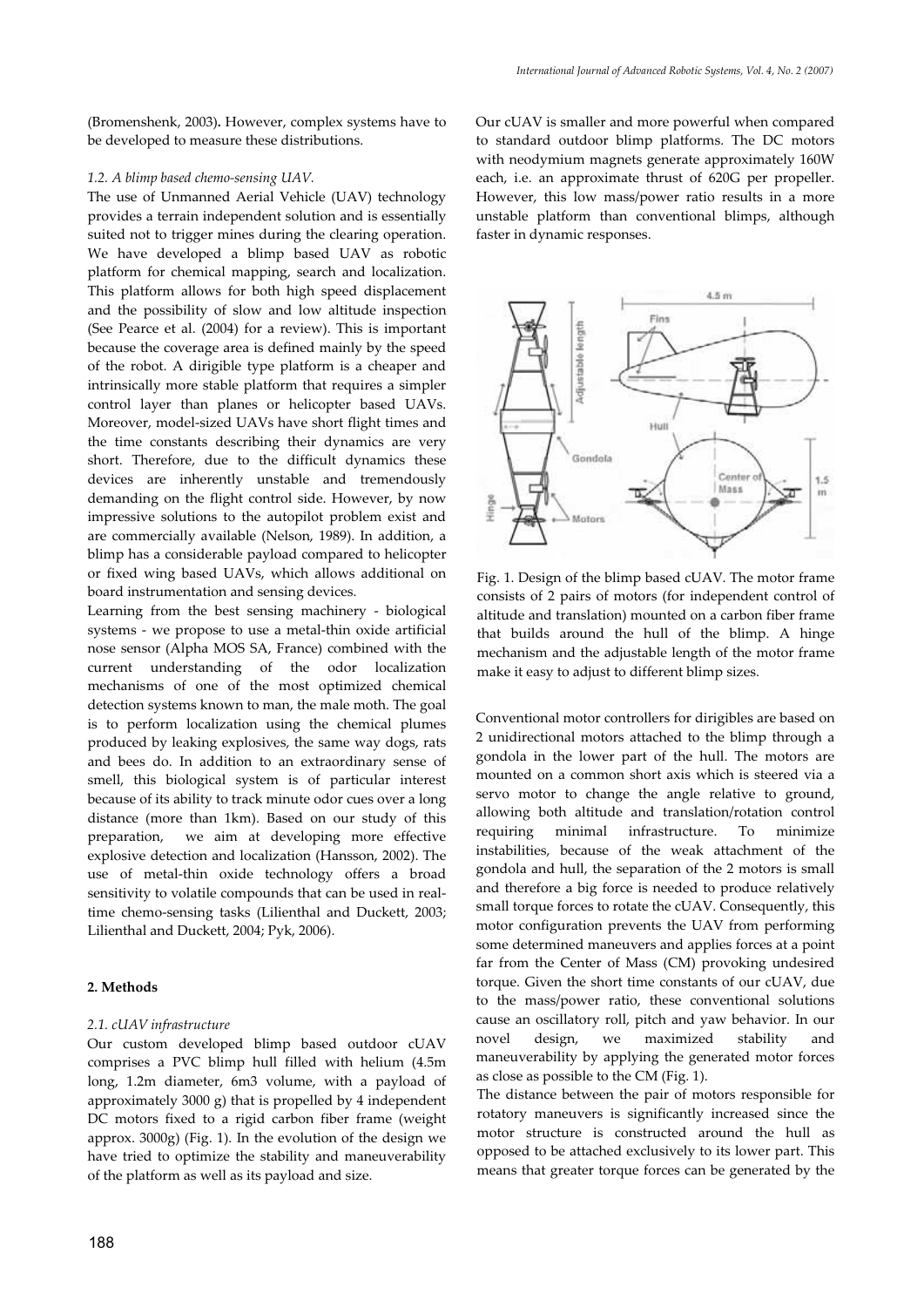same motors, resulting in faster rotatory responses. The motors are mounted on a carbon fiber structure that can fit different hull sizes and be finely adjusted thanks to its extension mechanisms. Additionally, a set of fins (of approx.  $0.2 \text{ m}^2$  are used as a passive stabilization mechanism. Thus, the redesign of the motor structure allows our smaller and more powerful cUAV to be an intrinsically more stable platform, with a better maneuverability and a faster response than standard off the shelf solutions.

## *2.2. Sensors and electronics*

a) b)

One of the advantages of a blimp based cUAV compared to helicopter and fix wing cUAVs is the payload. Our cUAV can carry a number of sensors for conventional control, monitoring and analysis such as a GPS, a 3D compass, a 3D accelerometer, a gyroscope, altimeters, etc. The control board is realized using a network of four AVRMega32 controllers (ATmega32L, Atmel, San Jose, CA, USA, www.atmel.com) that are interfacing a number of sensors (GPS, 3D compass, altimeters, etc), the motor control board, and the communication system (a 2.4GHz transceiver AC1524 from Aerocomm, Lenexa, USA). All these sensors are connected to a common bus (TWI – Two-Wires Interface) and allow for easy system interfacing and expansion of additional modules such as chemo-sensors. The total weight of the electronics, including transceiver and all sensors, is 90g, and a size of 80x100mm (Fig. 2).

The cUAV uses Lithium-Polymer rechargeable batteries (KOK 3270, Kokam, Kyunggi-do, Korea, www.kokam.com) that provide up to 5 times higher energy per unit of mass than classic Nickel Cadmium rechargeable batteries (8 cells with a capacity of 13 Ah, provide 7.4V). As a result, autonomy of up to 2 hours can be achieved in moderate wind speeds.

#### *2.3. Autonomous control layer*

One major step forward in the development and deployment of the cUAV was the construction of a ground station autopilot. Thanks to the 2.4GHz long range radio link system with our ground station (up to 1 km range), the UAV can be both manually and autonomously controlled by means of a software autopilot. The autopilot software that runs on the ground station generates the appropriate motor commands to move the cUAV to specific GPS coordinates, to produce pre-programmed trajectories or can act as an intermediate control layer connected to the neural simulator iqr making sure that the commands are executed with high reliability (Bernardet, 2002).

As for the control of our outdoor cUAV we have investigated a number of control systems: Fuzzy logic, Proportional-Derivative (PD) and Proportional-Integral-Derivative (PID). For testing the different control systems we used a variety of platforms such as a ground based tracked vehicle, an indoor blimp and wheeled version of the outdoor cUAV platform. Preliminary tests on the outdoor cUAV showed that in order to deal with noise or the unavailability of on board detection of wind direction and force, it was necessary to implement a Proportional-



Fig. 2. Electronic components and sensors of the cUAV. a) The control board uses AVRMega32 Atmel controllers and interfaces GPS, 3D compass, altimeters (barometric and ultrasonic), motor control and communication. Dimensions: 80x100mm. b) The sonar altitude sensor uses 5V, requiring 15mA. The sampling frequency is 40KHz with a range of 3cm to 6m. Dimension: 32mm x 15mm x 10mm. c) cUAV lithium-polymer rechargeable batteries. d) Digital 3d magnetic compass, measures heading, yaw and pitch angle with a resolution of 0.1 deg, heading accuracy 1 deg, sampling rate 8 Hz.



loops implemented on the outdoor cUAV. The described system controls the heading direction. See text for further explanation.

The PID controller is a standard system in control theory and makes use of a feedback loop that aims at bringing a set of measured values of a process to a desired setpoint.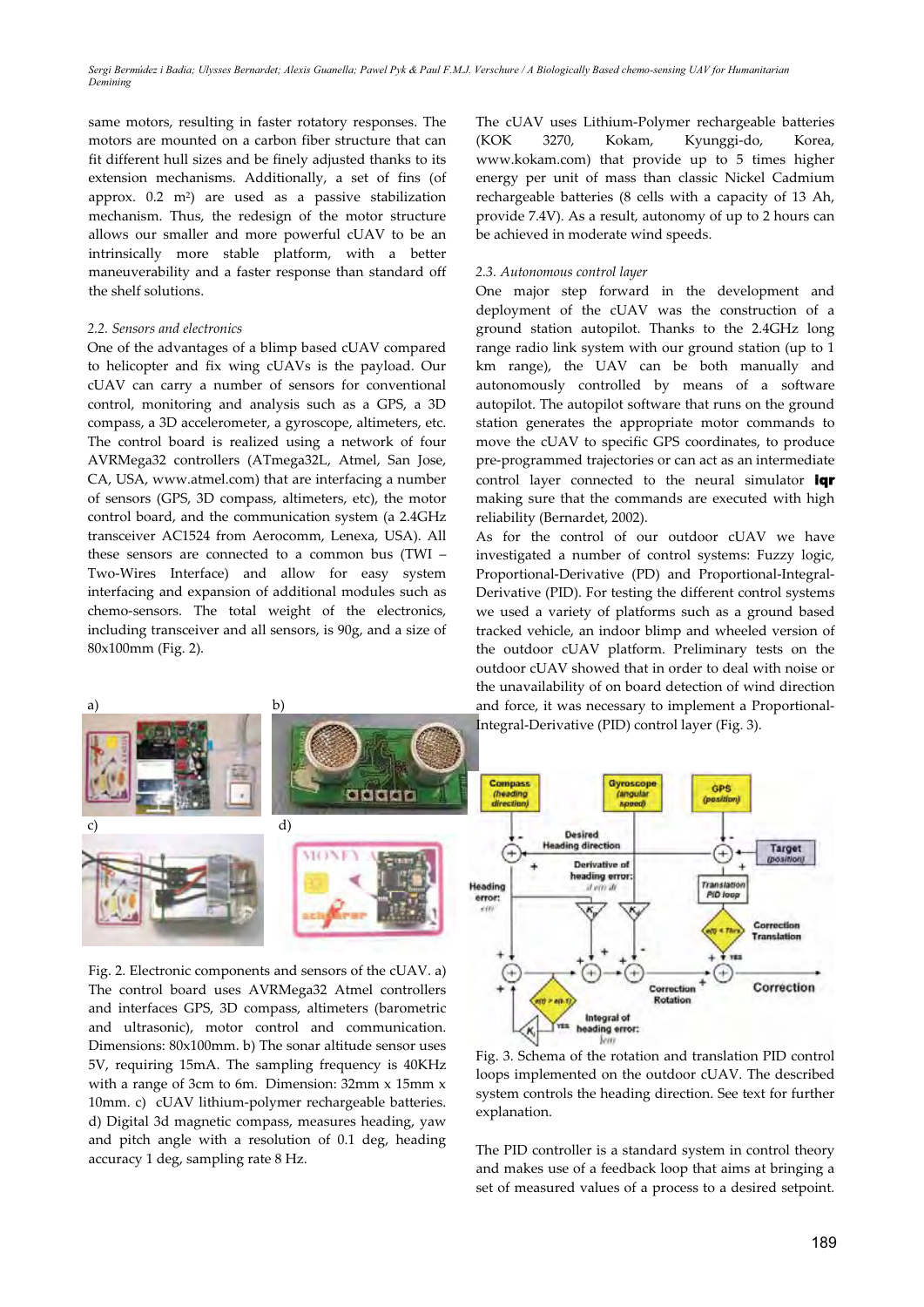The computational and algorithmic requirements of this controller are simpler and can be more easily tuned to a variety of applications than other algorithms based on optimal control theory (O'Dwyer, 2003). The PID controller compares a measurement with a reference value and computes the difference, i.e. the error. In the processing loop, a correction signal is calculated based on 3 principles: *proportionality* to the computed error, the *integration* of the uncorrected error and a prediction of the future error (*derivative*):

$$
Correction = K_p e(t) + K_i \int_{rect} e(t) + K_d \frac{d}{dt} e(t)
$$
 (1)

where *e(t)* represents the error measured and *Kp , Ki* and *Kd* are constants used to tune the PID control loop.

In the particular case of our outdoor cUAV, and due to the physical independence between the altitude and translation/rotation control, altitude has been treated separately with an independent PD controller. The PD controller for altitude was based on the readings of an ultrasound based altimeter (See 2.2). The altitude motor correction commands are proportional to the difference between sensor readings and the desired set point and its derivative:

$$
Correction_{\text{altitude}} = K_{p}e(t) + K_{d}\frac{d}{dt}e(t) \tag{2}
$$

where  $e(t)$  is the altitude error and  $K_p$  and  $K_d$  are the proportionality gains, i.e. 3 and 2 in our control loop.

The full PID controller was applied only to the translational and rotational control, where the variable effect of the wind made it necessary to prevent over- and undershoot. Although both rotation and translation are driven by the same motor system (the 2 horizontally oriented motors) they are computed in independent control loops (Fig. 3). In order to minimize the interference between the two above mentioned control loops, the translation control was only activated when the angular error in the heading direction was below a specific angular threshold (*Thr*):

$$
Correction_{Horizontal} = \n\begin{cases}\n\text{Correction}_{Rotation} + \text{Correction}_{Translation} & \text{if } e_{\text{leading}}(t) < \text{Thr} \\
\text{Correction}_{Rotation} & \text{if } e_{\text{leading}}(t) > \text{Thr}\n\end{cases}
$$

Here *eheading(t)* represents the error between the desired and the actual heading direction (compass reading), and *CorrectionRotation* and *CorrectionTranslation* are the independent PID control loops for rotation and translation respectively. The reason to use this approach is that both control loops actuate the same motors, and the actual

cUAV heading direction has to be taken into account when translating. Splitting the problem into a first turning and then translating problem minimizes the interference between control loops and simplifies a two degrees of freedom problem, i.e. distance and heading direction, into two one degree of freedom problems.

The PID control loop implemented to adjust the heading direction to the desired setpoint makes use of the on board compass, GPS and gyroscope (Fig. 2, Fig. 3). The GPS data is used to compute the desired heading direction to go to the desired target location from the current one, the compass measurement is used as the controllable variable of the process, and the gyroscope package provides an accurate first and second derivative of the measurement from the compass.

$$
Correction_{Bodation} = K_p (SetPoint - Compass(t))
$$
\n
$$
+ K_i \int_{\text{max}} f(SetPoint - Compass(t)) + K_d \frac{d}{dt} (SetPoint - Compass(t))
$$
\n
$$
= K_p (SetPoint - Compass(t)) + K_i \int_{\text{max}}^d (SetPoint - Compass(t)) - K_d Gyro(t)
$$

*reset*

with  $K_p = 0.4$ ,  $K_i = 0.2$  and  $K_d = 0.2$ , and being  $Gyro(t)$  and *Compass(t)* the gyroscope and compass measurements respectively. To avoid the accumulation of error over time due to the integration term, the integration is reset (*treset*) when the compass measurement and desired heading direction are within a confidence interval. In practice, it was convenient to use  $f(x)$  in eq. 4 to reduce the overshooting caused by a constant wind force:

$$
f(x) = \begin{cases} e_{\text{leading}}(t) & \text{if } e_{\text{leading}}(t) \ge e_{\text{leading}}(t-1) \\ 0 & \text{if } e_{\text{leading}}(t) < e_{\text{leading}}(t-1) \end{cases} \tag{5}
$$



Fig. 4. Our cUAV during an autonomous flight using the autonomous control layer.

The translation control loop works analogously to the rotation one described above, with the difference that it uses the distance to the target as the controllable variable of the process. In this case, all measurements rely solely on the GPS reading, from which distance to the target and cUAV speed are computed. To summarize: the autonomous control layer consists of two PID control loops that control rotation and translation and an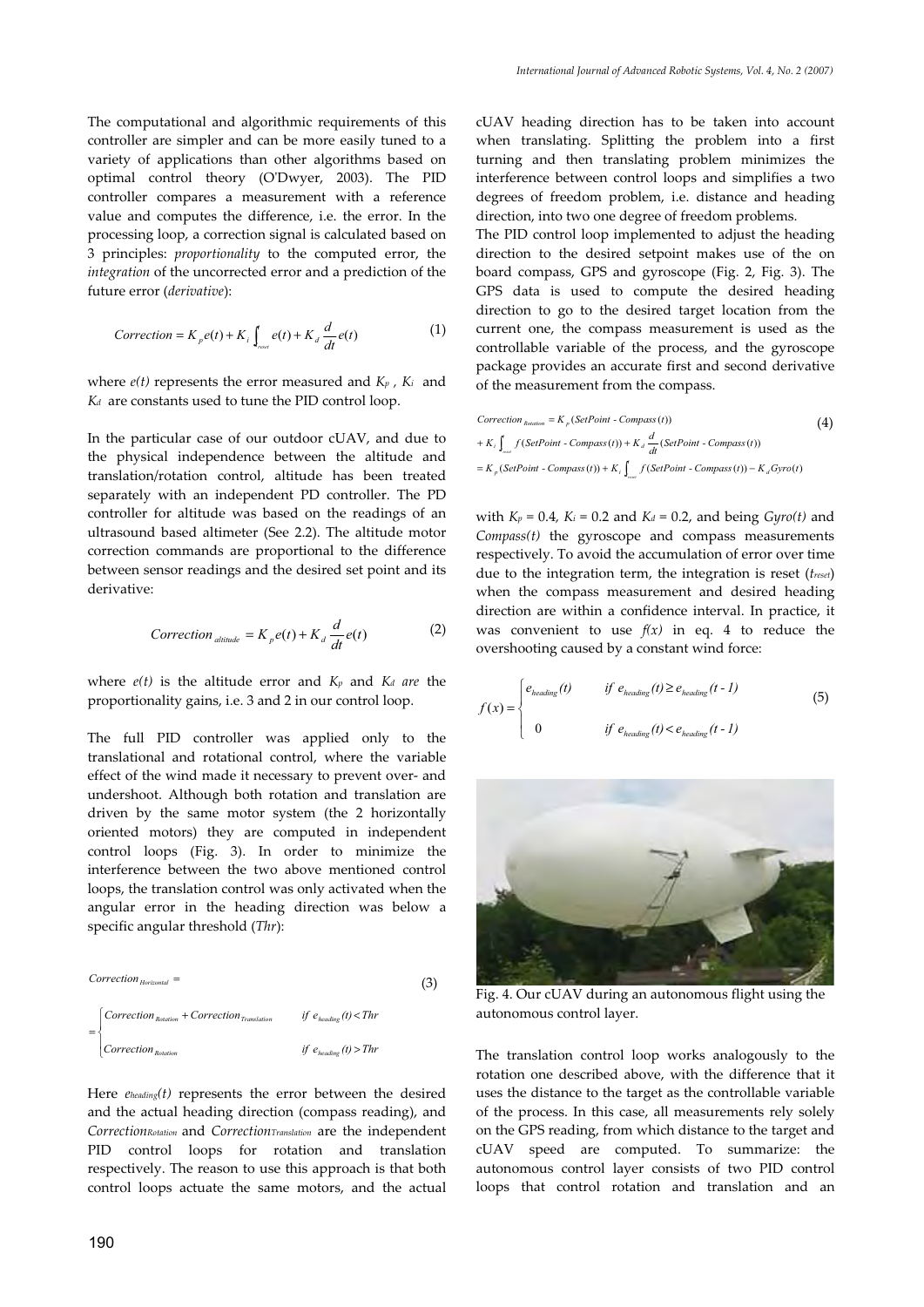additional PD loop for altitude control that are required for the cUAV to perform autonomous flight (Fig. 4)

## *2.4." Walking moth" robot*

To test and evaluate the performance of different odor localization strategies we developed a Plexiglas circular robot with a diameter of 20 cm (Fig. 5a). For locomotion it uses two active wheels (diameter 49 mm) placed on the axis of the robot, each driven by geared motors with a continuous rotation servo (Parallax-Futaba Continuous Rotation Servo, Parallax, Rocklin, CA, USA, www.parallax.com), allowing for in place rotation. To provide balance and stability, a ball caster encapsulated in a holder was used as a third support point. The chemosensory boards were placed in the midline of the platform. The movement commands and integrated sensory data are exchanged between the mobile platform and the base station using a Bluetooth module (Bluetooth™ RS232 Class I Industrial Adapter, LinTech, Berlin, Germany, www.lintech.de).



Fig. 5. The walking moth mobile robot platform. a) Our chemo-sensory ground vehicle consisting of, from top to bottom, a control board with a Bluetooth communication module, a chemo-sensor board and the wind direction sensor (diameter 20 cm, height 16 cm). b) The wind direction sensor comprises of a vane that is attached to a rotating shaft fitted with a small magnet. See text for further explanations. Adapted from Pyk et al. (Pyk, 2006).

The robot electronics consist of three custom built boards: a main board, a chemo-sensing board (see 2.5), and a wind direction sensor board. Each of these sensors is served by its own microcontroller. The wind direction was measured with a custom built sensor consisting of a light weight styrophore wind vane that was fitted to a magnetic encoder. The angular position of the shaft was measured using a 2-axial magnetometer (MicroMag2, PNI Corporation, Santa Rosa, USA, www.pnicorp.com). The board is fitted with an ATmega32L microcontroller that calculates the wind direction and interfaces the magnetometer to the robot infrastructure via the TWI bus (Fig. 5b). A microcontroller is responsible for the Bluetooth communication and motor control. All the microcontrollers are connected to a common bus (TWI –

Two-Wire Interface). As the cUAV, this robot uses Lithium-Polymer rechargeable batteries (KOK 3270, Kokam, Kyunggi-do, Korea, www.kokam.com) that provide up to 8 hours of continuous operation. Since the batteries are sensitive to discharge and overcharge, the battery status is continuously monitored.

## *2.5. Chemo-sensor technology*

The 6 grid array thin film metal oxide chemo-sensor used (Alpha MOS SA, France) provides a broad spectrum of sensitivity, responding to a wide range of volatile organic compounds (Pyk, 2006) (Fig. 6). The selectivity of individual sensors to different compounds can be controlled by its geometric organization as well as variations in the semiconductor materials and dopants used for manufacture. In this study we used a 6 sensor array where sensors 1-5 were n-type metal oxide semiconductor Tin Oxide (SnO2), sensors 2 and 4 were doped with catalytic metal additives Palladium (Pd) and Platinum (Pt) respectively. The sensor 6 was a p-type metal oxide semiconductor Niobium Oxide (Nb2O5). This technology has relatively low power consumption (approx. 270mW) it provides a high degree of miniaturization. The dimensions of the whole 6 grid array sensory chip are  $2 \times 3 \times 0.38$ mm (with x length x thickness).

The sensitivity of these sensors can go up to few particles per million (ppm) and has a broad tuning that allows for identification of volatile organic compounds in the air (Eickhoff, 2003; Neubecker, 1997). However, the requirements to detect some explosives such as TNT or DNT goes down to few parts per billion (ppb) (Rose et al., 2005). The bulk resistance of these chemo-sensitive resistors depends upon various physical parameters, such as the surface interaction between odor molecules and the semiconductor material (Nanto, 2003). Thus, volatile chemicals produce different responses on each of the sensors of the grid depending on the particular doping of the sensor. Previous experimental work suggested that the amplitude and the temporal dynamics of the responses of each sensor produce a unique chemical finger print (Pyk, 2006).

The chemo-sensor array package was integrated on a printed circuit board (Fig. 6) that controlled its heating to determine the operating temperature, and sampled the sensor resistance at a frequency of 16.3 Hz. The sensor resistance is converted into voltage and subsequently digitized. In this technology it is interesting to use the fractional change in conductance (FCG) as measure since it is proportional to the chemical concentration. The FCG is computed as follows:

$$
FCG(t) = \frac{G_{simulus}(t) - G_{nostimulus}}{G_{nostimulus}}
$$
\n(6)

where *Gstimulus (t)* is the conductance (1/*R*) during the experiment i.e. in the presence of chemical stimuli and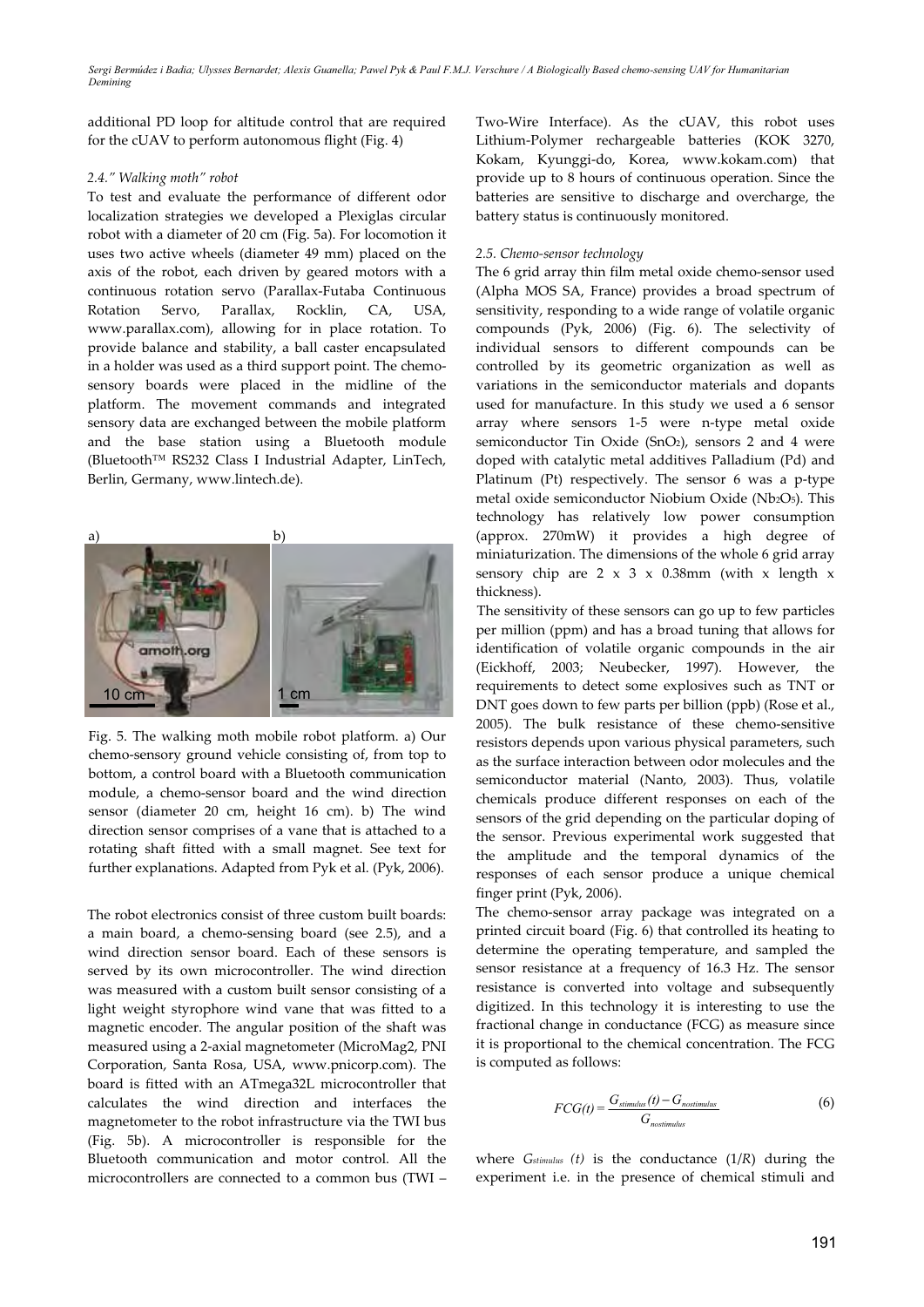*Gnostimulus* is the mean conductance baseline obtained in the absence of any stimuli. Additionally, this procedure allows us to calibrate the sensor as well as to correct for the sensor response drift over time.



Fig. 6. The 6 grid array thin-metal oxide sensor package. a) Cross-section of the sensor package indicating its parts. The dimensions of a single sensor are  $0.18 \times 0$ mm (with x length), with an active area of 0.032 mm2. The thickness of the sensitive material is  $0.8\mu$ m. b) Custom built chemosensory board to interface a 6 grid array sensor. The sensor sampling rate is 16.3Hz for each of the 6 sensory channels. Weight: 13.8g, dimensions: 34.5 x 60mm. See text for further explanation. Adapted from Pyk et al.(Pyk, 2006).

## *2.6. Wind tunnel*

All of the mobile robot experiments were performed in a low-cost wind tunnel measuring  $3 \times 4 \times 0.54$ m that was constructed from wood and transparent plastic sheets ( Fig. 7). Four ventilators with independently adjustable speeds at the end of the wind tunnel create negative pressure and suck the air out into an exhaust tunnel. An overhead camera provides the video input to track the robot position over time. For tracking, a custom made general purpose tracking system called AnTS was used.

A solution of fixed concentration of 20% ethanol and distilled water was delivered using an ultrasonic release system (Mist of Dreams, XrLight, Zhongshong City, China) that generates a rapidly evaporating mist at a rate of about 3.33ml min-1, yielding about 0.8ml min-1 of ethanol. This vaporizer was boxed in a closed chamber (40 x 40cm) which only exit was through a remotely controlled impeller (CGW/EDF-50, GrandWing Servotech C0, Ltd, Taiwan). An average air speed of 0.67m/s was measured with an anemometer placed at the outlet of the wind tunnel and the wind speed and air volume at the inlet was reconstructed from these measurements.



Fig. 7. Schema of the wind tunnel. The wind tunnel is 4 m long, 3m wide and 0.54 m high. 4 ventilators with independently adjustable speeds at the end of the wind tunnel create negative pressure and suck the air out of the wind tunnel into an exhaust tunnel. The odor source (blue), boxed to control the delivery via an impeller, was placed in the middle of the entrance of the wind tunnel in all experiments. The two squares in the wind tunnel mark the two starting points used for the robot experiments. An overhead camera is used to track the robot position over time. Adapted from Pyk et al.(Pyk, 2006).

#### *2.7. Search strategies*

Chemical cues, as opposed to be presented in a smooth gradient like signal, usually appear as turbulent plumes. For instance, the highest odor concentration and the instantaneous wind direction in turbulent plumes are cues that not necessarily lead to the odor source, and therefore complex search strategies have to be investigated (Murlis, 1981; Murlis et al., 1992).

It is important to point out that the subsequently described odor localization models are implemented on the neural simulator **iqr** and all the behaviors displayed by the robot are the result of excitatory and inhibitory interactions between neurons that simulate from the moth olfactory periphery neurons (i.e. Antennal Lobe) to the motor responses (i.e. Motor Ganglion). This solution keeps the on board computation to a minimum while not compromising the computational requirements of the neuronal systems that we study.

A number of localization techniques are implemented as neural networks on the mobile platform and the cUAV. These include two basic approaches towards mapping the chemical concentration of an area (random search vs. scanning) and two biologically based localization models (a behavioral and a neural model of the moth chemical search behavior). Additionally, fleet scheduling strategies have been implemented and tested for a fleet of cUAVs.

#### *2.7.1. Simulations: mapping and scheduling*

We simulated a fleet of four blimps in a square open field environment of 20x20m2. The blimps are modeled as a rigid ellipsoid of revolution with length 1m, height 0.5m and width 0.5m. The model dynamics are derived from the Kirchhoff equations of a rigid body immersed in an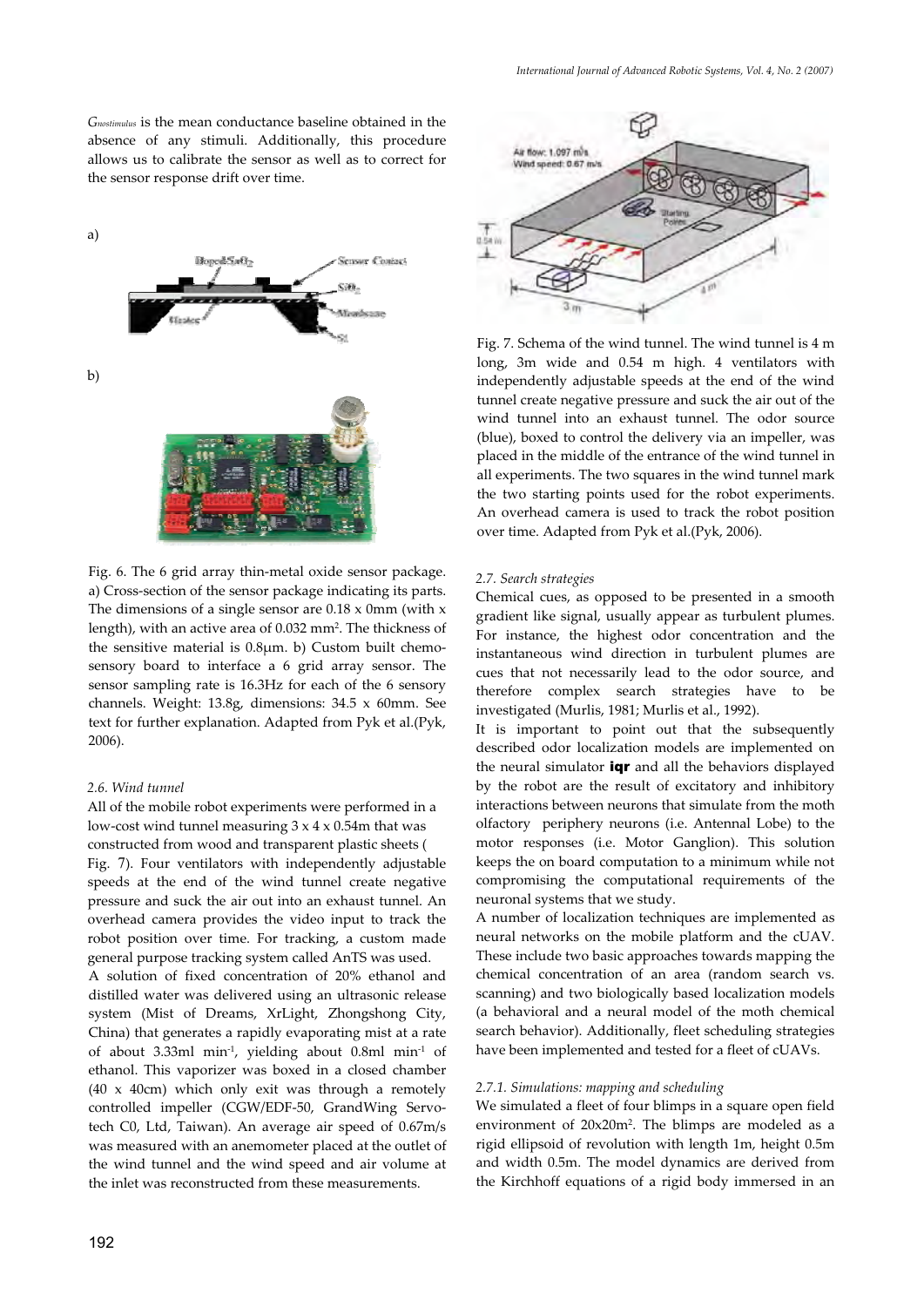incompressible, irrotational, inviscid fluid (Milne-Thomson, 1973), with 6 degrees of freedom (surge, sway, heave, roll, pitch and yaw) (Zufferey, 2006). Each blimp is equipped with three propellers, one on the front for forward motion, one on the middle, for up and down motion and one on the back, for yaw rotations. The maximum propeller force is 0.04 [N]. The blimps are provided with three sensors, i.e. a GPS, a chemo-sensor and a compass, modeled as perfect sensors.

#### *2.7.2. Robot experiments: behavioral model*

This model is solely based on observations of the behavior displayed by the moth during chemotaxis. This model exploits the two behavioral modes observed in previous studies (Baker and Kuenen, 1982; Cardé and Hagaman, 1979; Kennedy et al., 1978; Vickers and Baker, 1994). Male moths tend to show a regular zigzagging behavior called casting when trying to intercept a filament of a pheromone plume. Once the plume is intercepted, moths make an upwind displacement in response to the pheromone contact, known as a surge. Then, if the pheromone filament is lost, moths return to the casting mode.



Fig. 8. Block diagram of the studied behavioral model. Two basic behavioral modes are alternated by odor contact; surge defines an upwind displacement whereas casting a zigzag crosswind oriented displacement. The amplitude of the casting behavioral mode is increased over time and only reset by odor contact**.**

Our particular implementation of this strategy is based on a simulation study which demonstrated that under determined conditions this strategy is close to optimal (Balkovsky and Shraiman, 2002).In that study, the casting behavior is characterized by an increase of the crosswind flight displacement over time, and a short upwind displacement at the extreme position of it. A contact with a pheromone molecule resets the length of the casting displacement and triggers a change to surge mode (Fig. 8). During the robot experiments, the wind direction was estimated using the custom built anemometer (see 2.4), and used by the model to produce the right upwind displacement. Only one chemical sensor was used in the evaluation of this model.

#### *2.7.3. Robot experiments: neural model*

As opposed to the previously described model, the neuronal model aims at exploiting the known neural substrate of the moth rather than the observed behavior involved on the chemical search task.

The, so called, Descending Neurons (DN), found in the protocerebum of the moth brain, have dendritic arborizations in the Lateral Accessory Lobe (LAL) of the moth brain and show a high/low firing rate that switches depending on the difference of pheromone concentration in the insect antennae (Kanzaki et al., 1989). Moreover, these DN neurons, called flip/flop neurons, are synchronized with the change of orientation during the zigzag behavior in the odor localization task (Mishima, 1998; Olberg, 1993; Wada and Kanzaki, 2005). Our model includes the principle of these flip/flop neurons to control change in heading direction of the robot according to the difference of the sensed chemical concentration of two on board chemical sensors (Fig. 9a).



Fig. 9. Diagrams of the proposed neural model. a) Schema of the computations taking place during the chemical search, in which the left/right chemo-sensor responses are compared to produce motor actions. b) Block diagram of the neural model describing the two basic behaviors; a chemical search mode (a) whenever the robot heads at an angle smaller than 90° to the wind direction, and an upwind reorientation whenever else.

The Macro Glomerular Complex (MGC) of the Antennal Lobe (AL) of the moth is a glomerulus solely dedicated to the encoding of pheromone signals (Christensen et al., 1995; Christensen and Hildebrand, 1987; Christensen et al., 1993; Hansson et al., 1991; Kanzaki et al., 1989). The majority of the neurons in the MGC neurons (approximately 85% of the total) are only able to resolve odor pulses of moderate frequencies (up to few Hz) (Christensen and Hildebrand, 1987; Christensen et al., 1993; Lei and Hansson, 1999). It has been suggested that their specific frequency sensitivity matches the characteristics of the plume that carries the odor packages, and therefore the frequency range that carries the odor relevant information and that triggers the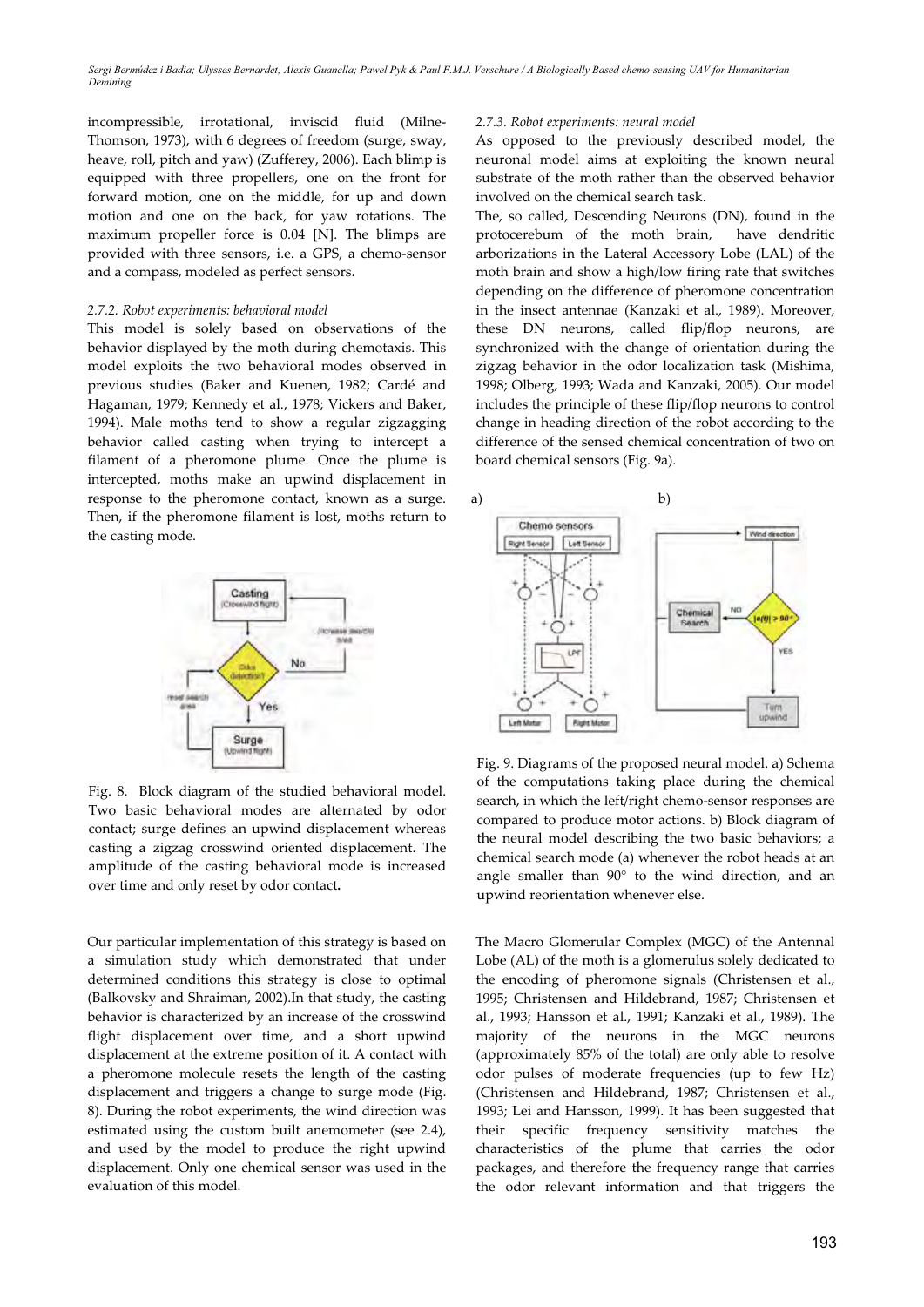upwind displacement (Murlis, 1981; Murlis et al., 1992). This aspect of the biology is modeled as a Low Pass Filter (LPF) of the readings of the chemical sensors (Fig. 9a).

The wind direction information in this neurally constrained model is solely used to prevent the robot moth from going downwind when the sensed chemical concentration is ambiguous or this information leads to an undesired downwind displacement (Fig. 9b).

## **3. Results**

## *3.1. Simulations: mapping experiments*

Simulation experiments of a fleet of cUAVs were used to investigate two possible mapping strategies with a fleet of cUAVs in a square open field environment of 20x20 m2. A scan and a random search behavior were analyzed, quantifying the area coverage, time required and the quality of estimation of the distribution of explosive within an area. We computed the trajectories of a fleet of 4 blimps on trials of 50,000 time steps of 0.02 sec., corresponding to flights of 17 minutes (Fig. 10).



Fig. 10. Left column: trajectories of the blimp fleet for the two different exploration strategies. Circles indicate random initial positions. a) Random search and b) Scanning behavior. Right column: reconstruction of the odor map after an exploration of 17 minutes, for the two different exploration strategies. c) Legend and original odor plume map.

To study which of the exploration strategies is more optimal in terms of area coverage, after 50,000 time steps we computed the percentage of space covered. We discretized the environment into bins of 1 square meter, corresponding approximately to the size of the robots, to compute the area covered by the four robots. For the random strategy, the percentage of space covered was of 81.4 %  $+/- 5.8$  % (mean  $+/-$  std). For the scanning behavior, we found a percentage of space covered of 93.3 % +/- 1.2  $%$  (mean  $+/-$  std).

To determine the accuracy of an odor map reconstruction, we generated a snapshot of a model odor field, with odor dispersal based on a random walk model, where the stationary distribution can be modeled by a Gaussian

distribution (Balkovsky and Shraiman, 2002). The simulated fleet of cUAVs reconstructed this map and its similarity with the original map was computed by means of a correlation measure: random vs. real = 0.968 and scanning vs. real = 0.992.

Although apparently scanning outperforms the random search, when we examine the evolution over time of the previous two measures, the random search shows larger area coverage at the beginning followed by a later saturation whereas the scanning a uniformly increasing area coverage over time (data not shown). Then, the selection of the most convenient search strategy depends on the time available and area size.

## *3.2. Robot experiments: outdoor mapping*

A number of experiments were performed on the university football field (40x80 m.), with an average wind speed of 3 km/h. An ethanol solution was used as odor stimulus. An alcohol water solution was released using an ultrasonic release system that delivers 200 ml h-1 of 40% ethanol in water.



Fig. 11. Demonstration of random search strategy used to create maps of the cUAV chemo-sensor response. The red circle indicates the ethanol odor source position. The colors indicate the response strength of the chemo-sensor. The maximum response of the map distribution reliably indicates the position of the ethanol dispenser. The chemo-sensor response was interpolated using a trianglebased cubic interpolation. The trace length is approx. 310 m.

We implemented and tested the strategies for chemical mapping which were previously evaluated in simulations, i.e. scanning and random search. The goal was to demonstrate the feasibility of reproducing them autonomously with the outdoor cUAV under realistic outdoor conditions (Fig. 11, Fig. 12). Hence, we use the outdoor cUAV experiments to validate the results obtained with the physics based simulation of a fleet of cUAVs.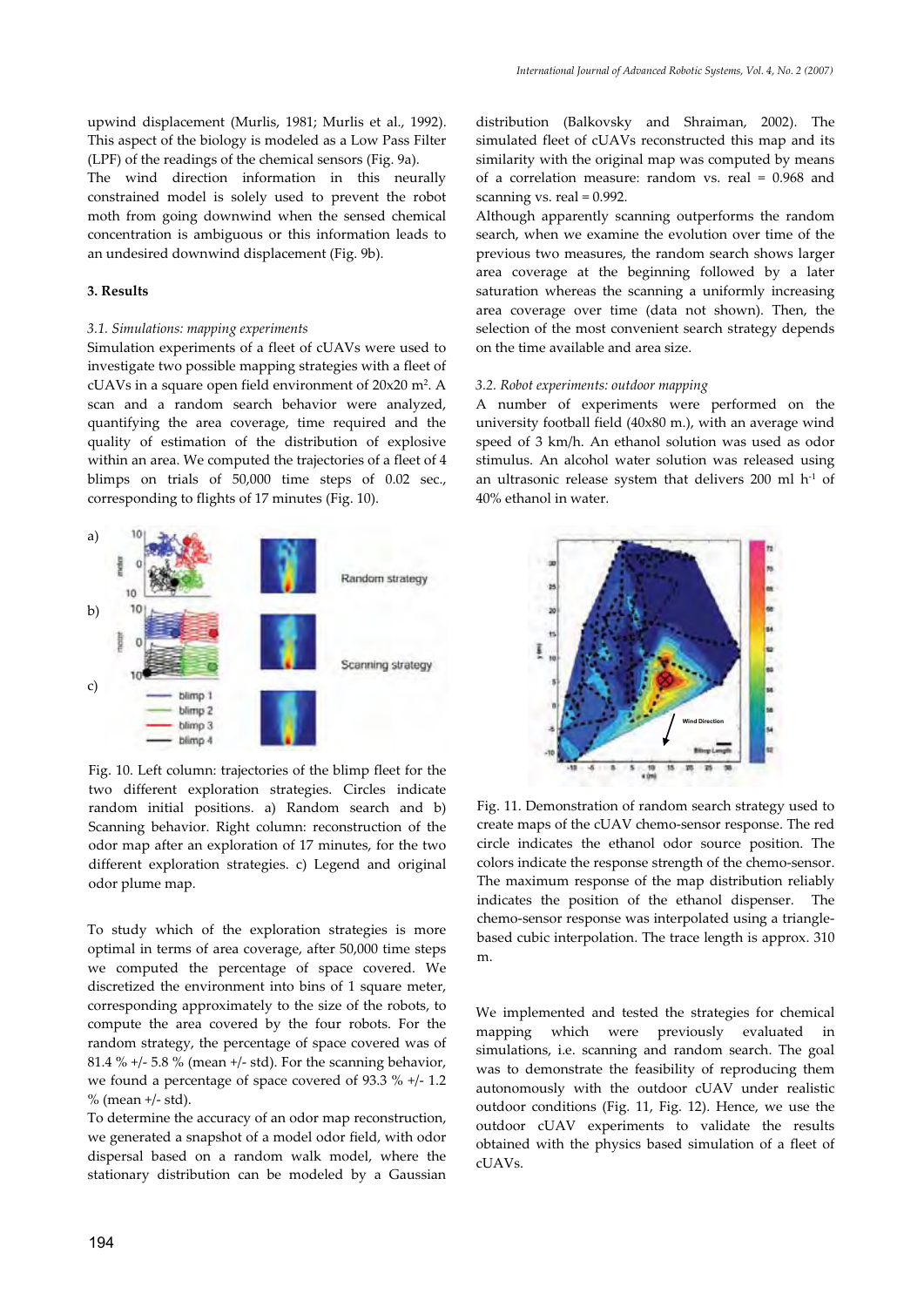

Fig. 12. Demonstration of scanning search strategy used to create maps of the chemo-sensor response. The colors indicate the response strength of the chemo-sensor. In this experiment the odor source was absent. The chemosensor response was interpolated using a triangle-based cubic interpolation. The trace length is approx. 160 m.

A set of random search experiments were performed with an active odorant source that allowed us to get a distribution map of the ethanol concentration and evaluate its performance. Indeed we observe that the random search condition correctly defines the location of the ethanol source with a relatively short flight trajectory (Fig. 11).



Fig. 13. Example of the cUAV Fleet scheduling task using random sampling of the area. a) A single cUAV performs a sequential mapping of 2 non-overlapping areas 30 x 25 m. (green and orange shaded areas). The red circle indicates the ethanol odor source location, orange and green traces the robot random search behavior, and the black trace the transition from green to orange areas. b) Resulting chemical map after the scheduling task. The colors are indicating response strength of the chemosensor. The chemo-sensor response was interpolated using a triangle-based cubic interpolation. The trace length is approx. 290 m.

The scanning strategy was also implemented and demonstrated autonomously on the cUAV (Fig. 12). These two results demonstrate on the one hand the reliability of the hardware infrastructure of the cUAV, and on the other hand that it can produce fully autonomous chemical localizations based on two predefined sets of behaviors, random search and scanning.

However, when source localization is required over very large areas, it is unfeasible to assume that a single cUAV can perform this task alone. For this reason we investigated the possibility of scheduling of a fleet based on a division of the area to explore among the cUAVs. Thus, we made a set of experiments where the cUAV was assigned to examine a certain area using the random search strategy (Fig. 13a, green area) and subsequently rescheduled to move to another non-overlapping area (Fig. 13a, orange area). Indeed, the cUAV is able to sequentially examine non-overlapping areas autonomously and create a consistent chemical map of the sensed ethanol distribution (Fig. 13b).

## *3.3. Robot experiments: indoor odor localization*

Usually, the role of odor localization is reduced to perform a full coverage of an area although it becomes crucial when mined areas are not defined or are very large and it is not possible to explore the complete area. In this case, rather than mapping a large potentially mined area, it is more important to be able to locate individual or clusters of mines. Note that mapping is not equivalent to localization, even though mine localization from a mapped area is a much easier task than localization alone. Inspired by the extraordinary performance of biological systems in this task, we investigated in a custom built wind tunnel (see 2.6) the performance of two biologically based models of the moth chemical search behavior (see 2.7). which were based on different biological criteria, where the first was exclusively based on behavioral observations using only one chemical sensor, and the second was based on the known neural substrate making use of two chemical sensors (Fig. 14).

Using a custom mobile robot ("walking moth") running at a speed of about 10 cm/s (see 2.4) interfaced with the neural simulator **igr** we tested two biologically based models (see 2.7) in our wind tunnel infrastructure (see 2.6). The two implemented and tested models were able to reliably find an odor source under very controlled conditions in which a field chemical plume was simulated consistent with our previous studies (Pyk, 2006). In the behavioral model, the two modes, surge and casting, can be clearly distinguished (see 2.7), and their combination with an odor contact driven switch between those two modes successfully leads the robot to the source of odor. However, in the neural model, the robot displays straighter traces than the previous model although still with zigzag segments.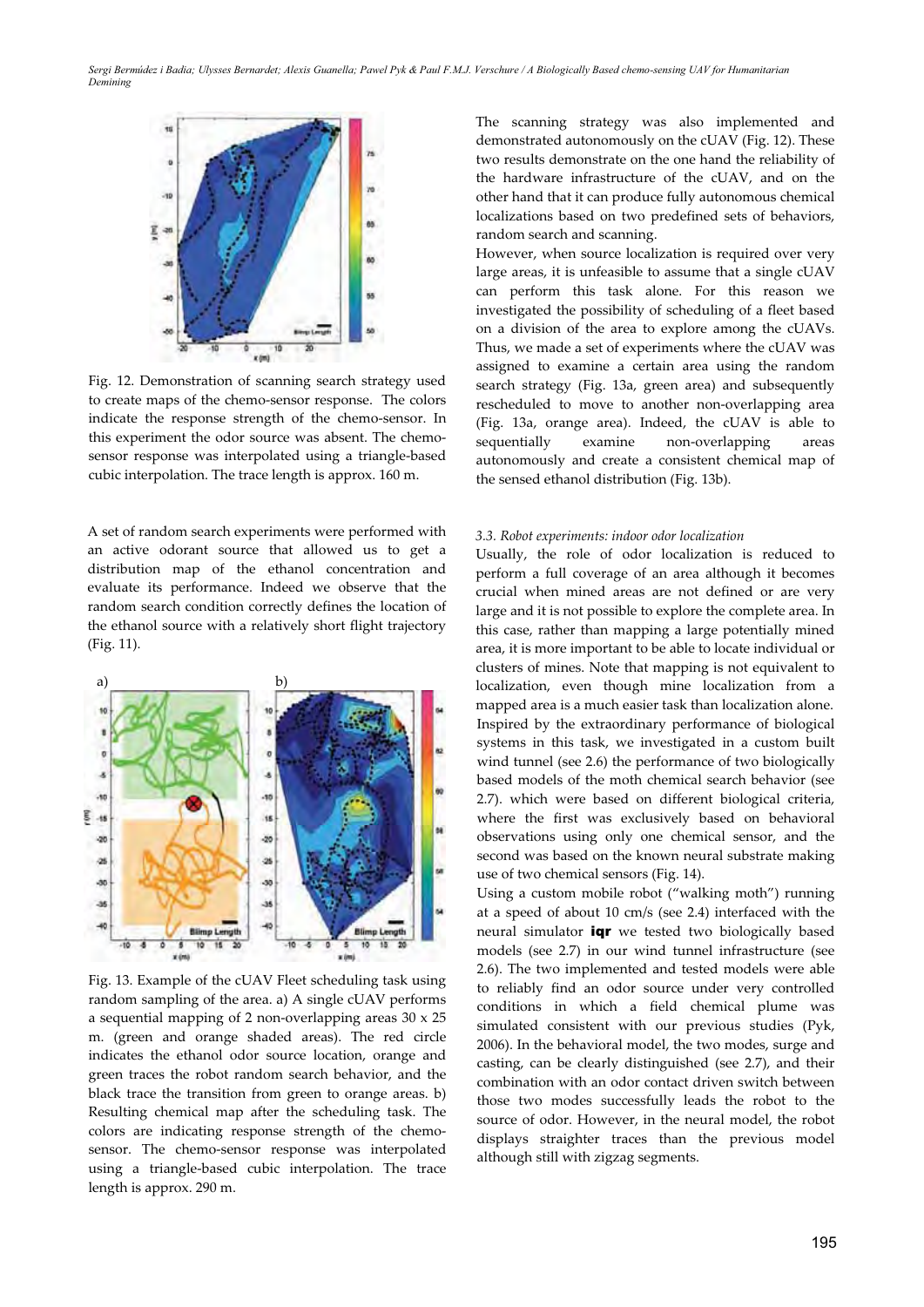

Fig. 14. Chemical search traces of the two studied biologically based models in our custom made wind tunnel. a) Representative examples of traces generated by the behavioral model exclusively using one chemical sensor. b) Representative examples of traces generated by the neural model that makes use of stereo chemical information. See text for further information.

To evaluate the performance, 40 robot runs of the behavioral model and 60 of the neural model were performed. For that, we used the simplest possible criteria, i.e. the shorter the search time and the smaller the localization error, the better the performance.



Fig. 15. Performance comparison of the two biologically based models. Comparison of the localization error (a) and (b) average search time on both systems. A total of 100 robot experiments were performed for both conditions. See text for further explanation.

Surprisingly, even though the two models rely on very different information and processing systems to locate odors, both show an equivalent mean localization error. In this scenario, where the largest distance to the source in the wind tunnel is 4.3 m, the obtained error for both models was about 0.5 m., being not significantly different (2 sample t-test,  $p$   $>$  0.05) (Fig. 15a). However, the performance difference is clearer when comparing the mean search times for the two models. In this case, the neural based model outperforms with more than one minute, 31% of the total task duration, the performance of the behavior based model (2 sample t-test,  $p$ < 0.05) (Fig. 15a). The best performing biologically based model showed a mean search time of about 2 minutes whereas the total time of a full scan of the wind tunnel at the used robot speed would take about 5 minutes. Moreover, this time difference increases exponentially with the size of the search area.

## **4. Conclusions**

We have presented a biologically based solution to the detection problem in demining exploiting the benefits of using a chemo-sensing UAV platform, an artificial nose sensor and a neuroethological analysis on biological systems that perform this task.

Our novel robotic blimp based UAV platform equipped with standard sensory systems and an artificial nose (a thin-metal oxide chemical sensor) has a special set of properties such as terrain independence, fast maneuverability and capable of slow and low altitude inspection, does not trigger mines, payload for additional sensory equipment, that make it very well suited to the humanitarian demining task. In addition, its particular motor configuration makes it more stable than conventional blimp based UAVs and we developed a control layer that provides with fully autonomous and manual control. This approach minimizes the risk and human supervision while still offering fully manual control if required. In addition, the control layer serves as an intermediate layer between our large-scale neural simulations and the cUAV, assuring that the commands from the neural models are reliably executed by the cUAV. Among the limited number of sensor technologies applied to demining that can be carried on a UAV, we used a metal thin oxide sensor since it offers a broad sensitivity to volatile compounds that can be used for detection and classification of chemicals in real time although the scope of this research does not limit to this sensor technology.

In this study, we compared different exploration strategies implemented on a simulated fleet of four blimps and on a real cUAV. A random search strategy seems to be the simplest strategy to map an environment in the shortest period of time, whereas the scanning behavior leads to slightly better results but requires a longer period of time. These strategies were implemented to be autonomously generated by our cUAV infrastructure to map the chemical concentration of large areas. Moreover, we demonstrated scheduling of a number of cUAVs over large areas to map nonoverlapping areas. The obtained maps are a reliable estimation of the chemical distribution of the explored areas and can be used to perform localization of multiple chemical sources such as land mines, cluster bombs or explosives in general.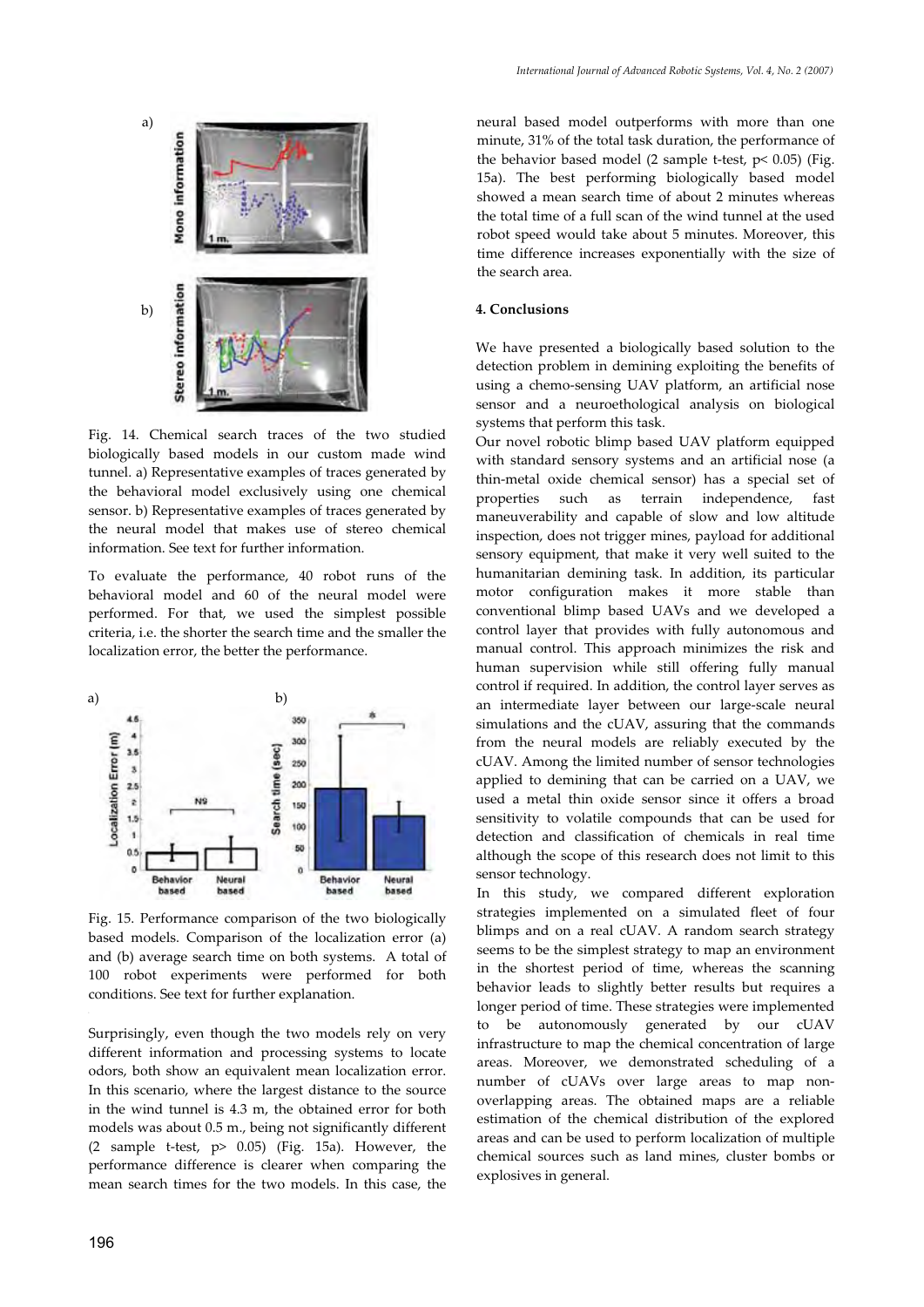As opposed to systematically examine an area, and inspired by biology, we propose a way to intelligently search where the mines are. We studied two localization strategies in a wind tunnel to simulate realistic chemical plumes as they are produced by leaking explosives. We have shown that both biologically based localization strategies reduce significantly the search time compared to scanning and that the neural based model was significantly faster. This result suggests that in order to mimic or fully understand strategies such as the moth chemotaxis, it is not sufficient to solely reproduce the behavior but it is even more important to understand the neural mechanisms that generate those behaviors.

# **5. Outlook**

The presented cUAV is an ideal and low-cost outdoor platform to test in the field the studied chemical search models in the wind tunnel, and will be further investigated.

This study used ethanol as the stimulus for the experiments; however, explosives are made of more complex substances. Thus, an analysis of the sensitivity of our artificial nose to real explosive compounds plus the implementation of a robust odor classifier is a necessary step towards mine clearance. Moreover, odor cues are carried in turbulent air structures that change over time depending on many aspects such as environmental configuration, vegetation, wind speed, etc. The effect of those factors on the localization strategies has to be studied and characterized to define the working conditions. Nonetheless, the overall behavioral competence of our system is independent of the details of the sensing technology.

The cUAV can be augmented by including an on-board visual reactive layer (collision avoidance, course stabilization) based on our work on insect based models that would reduce the computational requirements of the autonomous control layer yet providing further functionality (Bermúdez i Badia, 2005; Bermúdez i Badia, 2004).

## **6. Acknowledgements**

We thank P. Knuesel for his contribution to the software infrastructure. This research is supported by the EU and BBW (Grant "A Fleet of Artificial Chemo sensing Moths for Distributed Environmental Monitoring (AMOTH)" to PFMJV, funded under the IST Future and Emerging Technologies Programme (IST-2001-33066)

# **7. References**

Baker, T. C., and Kuenen, L. P. S. (1982). Pheromone source location by flying moths: a supplementary non-anemotactic mechanism. Science *216*, 424-427.

- Balkovsky, E., and Shraiman, B. I. (2002). Olfactory search at high Reynolds number. Proc Natl` Acad Sci USA *99*, 12589-12593.
- Bermúdez i Badia, S., Pyk, P. and Verschure, P.F.M.J. (2005). A Biologically Inspired Flight Control System for a Blimp-based UAV. Paper presented at: Proc. of the IEEE I Conf on Robotics and Automation (ICRA 2005) (Barcelona, Spain).
- Bermúdez i Badia, S., Verschure, P.F.M.J. (2004). A Collision Avoidance Model Based on the Lobula Giant Movement Detector of the Locust. Paper presented at: Proc. of the I Joint Conf on Neural Networks 2004 (IJCNN'04) (Budapest, Hungary).
- Bernardet, U., Blanchard, M.J. and Verschure, P.F.M.J. (2002). IQR: A distributed system for real-time realworld neuronal simulation. Neurocomputing *44-46*, 1043-1048.
- Bromenshenk, J. J., Henderson C.B., Seccomb, R.A., Rice, S.D., Etter, R.T., Bender S.F.A., Rodacy, P.J., Shaw, J.A., Seldomridge, N.L., Spangler, L.H., Wilson, J.J. (2003). Can Honey Bees Assist in Area Reduction and Landmine Detection? J of Mine Action, http://maic.jmu.edu/

J/7.3/focus/bromenshenk/bromenshenk.htm.

- Bruschini, C., and Gros, B. (1998). A Survey of Research on Sensor Technology for Landmine Detection. J of Humanitarian Demining *2*.
- Cardé, R. T., and Hagaman, T. E. (1979). Behavioral responses of the gypsy moth in a wind tunnel to airborne enantiomers of disparlure. Environ Entomol *8*, 475-484.
- Christensen, J., Pedersen, M., Aasted, B., and Alexandersen, S. (1995). Purification and characterization of the major nonstructural protein (NS-1) of Aleutian mink disease parvovirus. J Virol *69*, 1802-1809.
- Christensen, T. A., and Hildebrand, J. G. (1987). Malespecific, sex pheromone-selective projection neurons in the antennal lobes of the moth Manduca sexta. J Comp Physiol [A] *160*, 553-569.
- Christensen, T. A., Waldrop, B. R., Harrow, I. D., and Hildebrand, J. G. (1993). Local interneurons and information processing in the olfactory glomeruli of the moth Manduca sexta. J Comp Physiol [A] *173*, 385- 399.
- Eickhoff, M., Schalwig, J., Steinhoff, G., Weidemann, O., Görgens, L., Neuberger, R., Hermann, M., Baur, B., Müller, G., Ambacher, O. and Stutzmann, M. (2003). Electronics and sensors based on pyroelectric AlGaN/GaN heterostructures - Part B: Sensor applications. Physica Status Solidi *0*, 1908-1918.
- Fjellanger, R., Andersen, E. and McLean, I. (2002). A training program for filter-search mine detection dogs. I J of Comparative Psychology *15*, 277-286.
- Gonzalez de Santos, P., Garcia, E., Estremera, J. and Armada, M. A. (2002). SILO6: Design and configuration of a legged robot for humanitarian